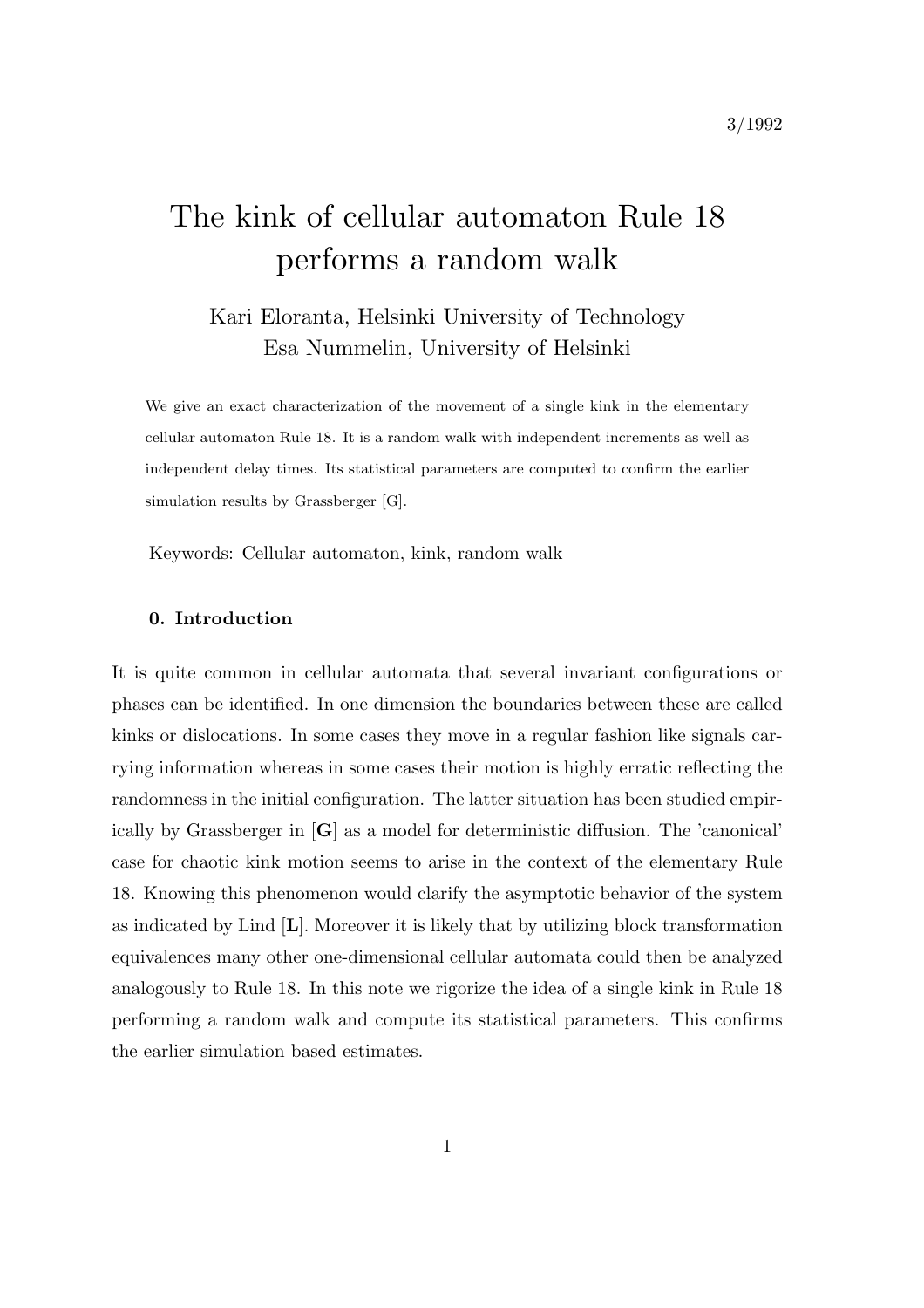#### 1. Set-up and result

Let  $\{0,1\}$  be the set of symbols and  $E = \{0,1\}^{\mathbf{Z}}$  be the set of configurations. A one-dimensional elementary cellular automaton is a dynamical system on E defined by a blockmap on three neighbouring symbols which commutes with the shift on E. The blockmap of Rule 18 is simply  $0.01 \rightarrow 1$ ,  $100 \rightarrow 1$  while other triples map to zero. Here we follow the standard numbering of elementary cellular automata (see e.g. Wolfram [W]). Later the Rule 6 on binary doubles is also considered. In order to avoid possible confusion between these rules we call them then 18/256 and 6/16 (there are 16 and 256 elementary rules on binary doubles and triples respectively).

The image of a configuration  $\eta = {\eta(x), \, x \in \mathbb{Z}}$  under the Rule 18 is denoted by  $\tau\eta$ . A partial configuration is denoted by  $\eta[a, b] = (\eta(a), \ldots, \eta(b)), a \leq b, a, b \in \mathbb{Z}$ .

A configuration  $\eta$  contains a kink if  $\eta[a, b] = (1, 0, \ldots, 0, 1)$  for  $b - a$  odd. The middle of the kink  $(a + b)/2$  belongs to  $\mathbb{Z}+1/2$ .

Here is a simple illustration of the action of Rule 18 on a piece of configuration with a single kink in it:

(1) 
$$
\begin{array}{c}\n\eta \\
\tau\eta \\
\tau^2\eta \\
\tau^7\eta\n\end{array}\n\qquad \cdots 0 0 1 0 1 0 1 0 1 0 1 0 1 0 0 0 \cdots
$$
\n
$$
\tau\eta\n\qquad \cdots 1 0 0 0 0 0 0 0 0 0 0 0 0 1 \cdots
$$
\n
$$
\tau^7\eta\n\qquad \cdots \cdots 1 1 0 \cdots 1 1 0 \cdots
$$

The middle of the kink has been indicated with an underbar. Note that the middle point first jumps  $R - L = 4 - 1 = 3$  steps to the right where  $R = 4 =$  the number of 1's to the right of the kink until two zeros and  $L = 1 =$  the same number to the left. After this jump the middle stays put for a time  $= R + L + 2 = 7$  after which it again jumps.

Let  $N$  be the set of natural numbers and  $N_0$  the set of non-negative integers. Define a subset of  $E$  by

 $F = \{\eta | \text{ for some } a, \eta(a-2j+1) = \eta(a+2j) = 0, \forall j \in \mathbb{N} \}.$ 

Then any  $\eta \in F$  contains at most one kink. The set F is invariant under the Rule 18.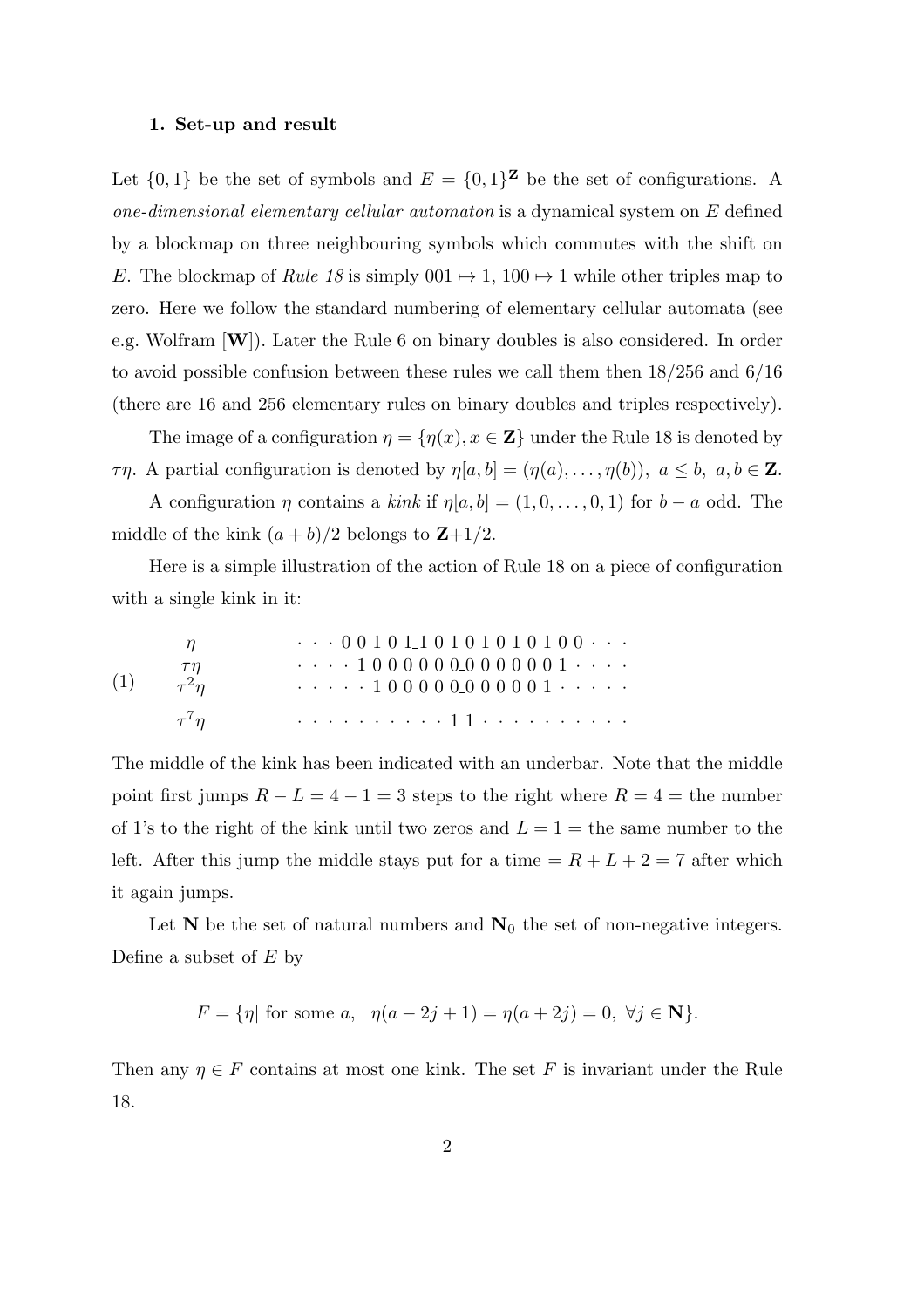Let  $\alpha$  be the Bernoulli(1/2) distribution on each of the the unspecified coordinates of  $F$ . It is easy to see that the subset in  $F$  of those configurations that have a kink is of full measure.

Suppose  $\{t_i, i \in \mathbb{N}_0\}$  are i.i.d. positive random variables. Then  $T_i = t_0 +$  $\cdots + t_{i-1}$ ,  $T_0 = 0$  is a renewal process on  $\mathbf{N}_0$ . Let  $I(n) = i$  for  $T_i \leq n < T_{i+1}$ be the counting process. Let  $X_0$  be a random variable on  $\mathbf{Z} + 1/2$  and  $\{X_i\}_{i\geq 1}$ an i.i.d. sequence of **Z**-valued random variables that are independent of  $X_0$ . If  $\{(X_i,t_i), i \in \mathbb{N}_0\}$  are independent pairs (but not necessarily within a pair) then  $S_n = X_0 + \cdots + X_{I(n)}$  defines a  $\mathbb{Z} + 1/2$ -valued *random walk with i.i.d.* delay times.

Our result can now be stated. We use the notation  $X \stackrel{d}{=} Y$  when random variables  $X$  and  $Y$  have the same distribution.

**Theorem:** Suppose that  $\eta \in F$  with a kink is distributed according to  $\alpha$ . If  $S_n$ denotes the midpoint of the kink in  $\tau^n \eta$  then it is a random walk with i.i.d. delay times. In particular the i<sup>th</sup> jump  $X_i \stackrel{d}{=} R - L$  and the holding time  $t_i \stackrel{d}{=} R + L + 2$ where  $R$  and  $L$  are geometrically distributed with parameter  $1/2$ . The random walk has zero drift and squared variation asymptotically equal to n.

**Remark:** By  $[L]$  Bernoulli $(1/2)$  is the only non-trivial invariant product measure for the Rule 18 on the configurations with every other entry zero. Hence if  $\alpha$  is Bernoulli( $p_1$ ) distributed with  $p_1 \neq 0, 1/2, 1$  on F, the movement of the kink is a non-stationary stochastic process (a random walk in a temporally inhomogeneous medium).

#### 2. The proof

We first simplify the action of the rule on  $F$  to its essence. By adding a zero to the kink in  $\eta \in F$  we obtain a configuration with at least every other entry zero. These (even or odd indexed zeros) are then removed. On the remaining configuration the rule is now 6/16 on binary doubles. This transformation is analogous to the linearization of Jen [J]. Graphically:

$$
\begin{array}{ccccccccc}\n0 & 0 & 0 & 1 & 1 & 0 & 1 & 1 \\
0 & 0 & 1 & 1 & 0 & 0 & \downarrow & (\nwarrow, \nearrow)\n\end{array}
$$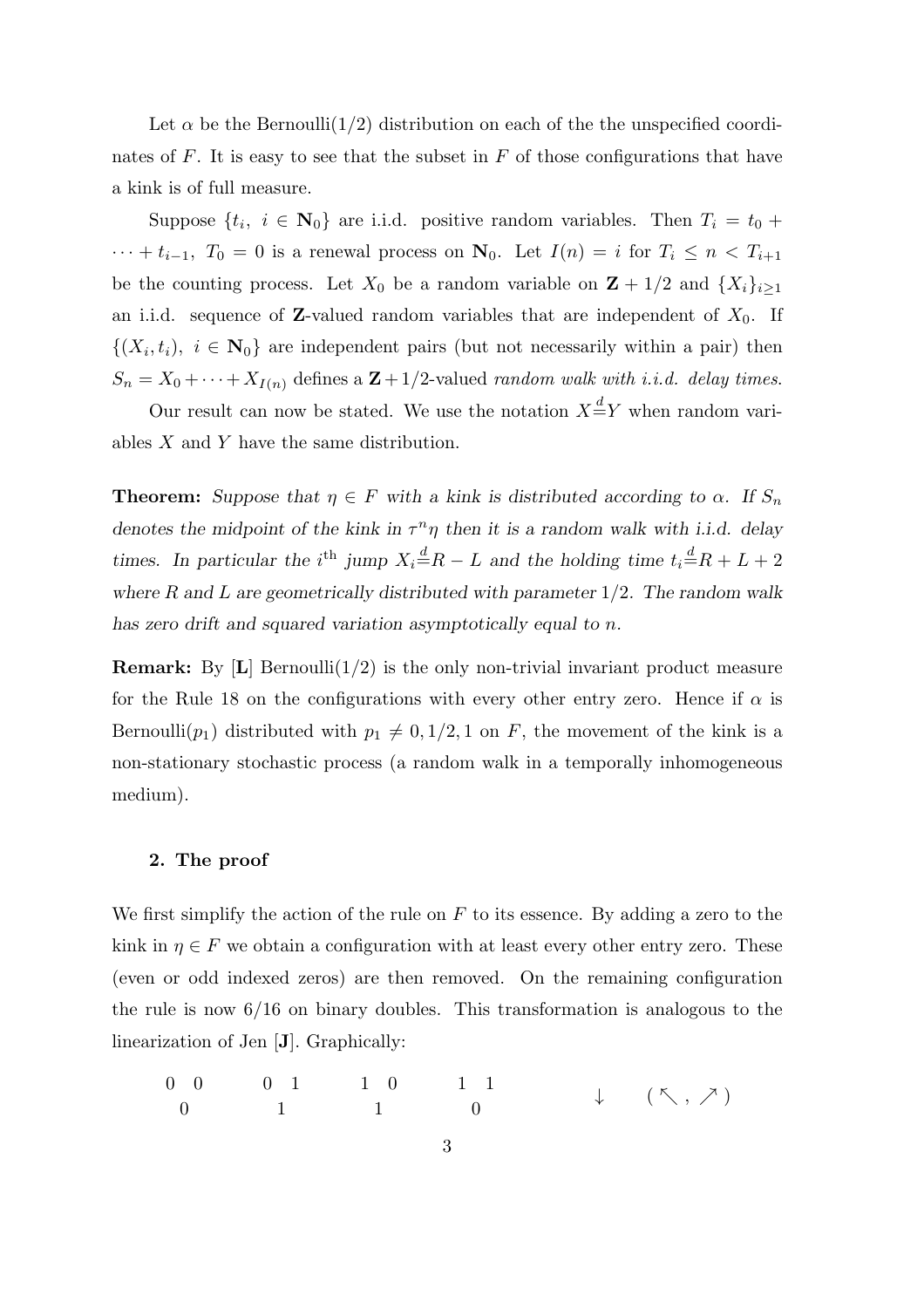The arrow points to the direction of time.

A simple but important observation is that this ruletable has a spatial threeway symmetry i.e. it is identical rule when time is changed to run to either of the directions indicated by the arrows in parenthesis. Or equivalently the rule is permutive i.e. fixing the value of any of the cells in the triplet defines a permutation.

The Rule 6/16 is formulated as follows. Let  $E_{1/2} = \{0,1\}^{\mathbf{Z}+1/2}$  and  $\tilde{E} =$  $E \cup E_{1/2}$ , where as before  $E = \{0, 1\}^{\mathbf{Z}}$ . Then the cellular automaton map  $\tilde{\tau}$  acts as  $\tilde{\tau}\eta(x) = 1$  if  $\eta(x - 1/2) \neq \eta(x + 1/2)$  and 0 otherwise. Hence  $\tilde{\tau}(E) = E_{1/2}$ and  $\tilde{\tau}(E_{1/2}) = E$ . We distribute the initial configuration  $\eta$  on E according to Bernoulli(1/2). It follows that for each even  $n \tau^n \eta$  has also Bernoulli(1/2) distribution on E whereas for odd  $n \tau^n \eta$  has Bernoulli(1/2) distribution on  $E_{1/2}$ . Now any  $\eta[a, b] = (1, 0, \ldots, 0, 1) \in \tilde{E}$  can be designated to be a kink with middle point at  $(a + b)/2$ . If  $b - a \geq 2$ , it's successor is  $\eta[a + 1/2, b - 1/2]$ . If  $b - a = 1$  then the kink jumps and its successor is  $\eta[c, d]$  where  $c = \max\{x \le a - 1/2 | \tau\eta(x) = 1\}$ and  $d = \min \{ x \ge b + 1/2 | \tilde{\tau} \eta(x) = 1 \}.$ 

We illustrate how the particular kink movement described in (1) happens under the transformed rule (again the underbar within the 1–block denotes the middle of the kink):

(2) η · · · 0 1 1 1 1 1 1 1 0 · · · τη˜ · · · 1 0 0 0 0 0 0 1 · · · τ˜ <sup>2</sup>η · · · · 1 0 0 0 0 0 1 · · · τ˜ <sup>7</sup>η · · · · · · 1 1 · · · · · ·

Now the kink first moves  $(R - L)/2 = (4 - 1)/2 = 3/2$  steps to the right where  $R =$ the number of 1's to the right of the kink until first zero and  $L =$  the same number on the left hand side. Like in the rule  $18/256$  the holding time is  $R + L + 2 = 7$ .

From the construction it is now clear that the dynamical systems  $(F, \tau)$  and  $(E, \tilde{\tau})$  when started from configurations with one kink are isomorphic. Hence in particular the movement of the kink is identical up to scaling. We shall again use the notation  $X_i$  and  $t_i$  for the i<sup>th</sup> jump and holding time of the kink.

The following is the core of the argument.

**Lemma:** Let us consider the kink movement in the Rule  $6/16$  i.e. the system  $(\tilde{E}, \tilde{\tau})$ starting from a Bernoulli(1/2) distributed  $\eta \in E$ . Suppose that at time n we have a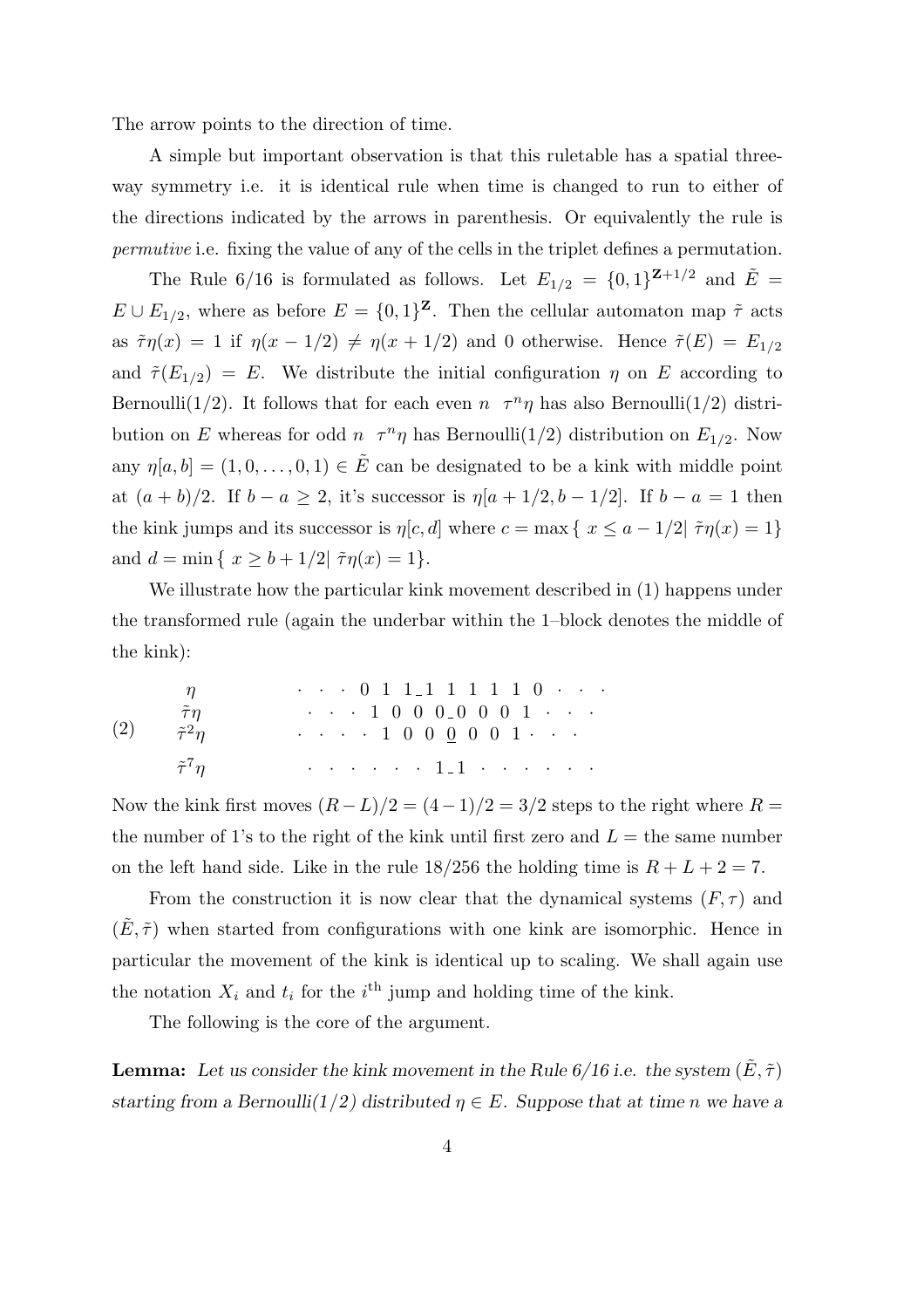kink of the form (1, 1) at  $S_n$  in  $\tilde{\tau}^n \eta$ . Then the next jump is  $X_{I(n)+1} \stackrel{d}{=} (R-L)/2$  and the next holding time is  $t_{I(n)+1}$   $\stackrel{d}{=}$  R+L+2 where R, L  $\sim$  Geom(1/2) are independent of each other and independent of the past of the walk.

**Proof:** Suppose that  $S_n = x$ . It is clear that the history of the kink is confined to the backward cone with vertices at  $(x, n)$  and  $(x \pm (n + 1)/2, 0)$  (see the Figure). Or equivalently the past  $\sigma$ -field  $\mathcal{F}_n$  of the kink is completely determined by the configurations in the backward cone at  $(x, n)$ . Moreover  $\eta[x - (n+1)/2]$ ,  $x + (n + 1)/2$  and its complement are independent. At step  $n \mapsto n + 1$  the kink jumps (expands from a (1, 1) kink into a wider one). Its right endpoint moves  $R + 1/2$  steps to the right where R is the number of ones to the right of the kink before the first zero (see the Figure in which  $R = 3$  and  $L = 5$ ). Given  $\mathcal{F}_n$ , by permutivity the value at  $\eta(x + (n+3)/2)$  determines the value of every one of the cells  $\tilde{\tau}^i \eta(x + (n - i + 3)/2), i = 0, 1, \ldots, n$ . Since  $\eta(x + (n + 3)/2)$  is independent of  $\mathcal{F}_n$  so is  $\tilde{\tau}^n \eta(x+3/2)$ . This argument iterated implies  $R \sim \text{Geom}(1/2)$  and its independence of  $\mathcal{F}_n$ . A symmetric argument yields the distribution of L, the number of ones to the left. The delay time is the height of the new triangle of zeros surrounded by ones which equals to  $R + L + 2$ .

# Figure. Movement of the kink

Proof of the Theorem: By the isomorphy of 6/16 and 18/256 on the special configurations it suffices to just consider the system  $(\tilde{E}, \tilde{\tau})$ . The Lemma yields the i.i.d. increments and delay times. For Rule 18/256 the temporal increment is identical whereas the spatial increment is double (see also illustrations (1) and (2). Obviously  $\mathbf{E}(X_1) = 0$  hence the expected drift is

$$
\mathbf{E}(S_n - S_0) = \mathbf{E}\left(\sum_{i=1}^{I(n)} X_i\right) = \mathbf{E}(X_1)\mathbf{E}(I(n)) = 0
$$

by Wald's identity  $(I(n))$  is optional). The expected squared increment and expected delay time are both readily computable from  $R$  and  $L$  and equal to 4. Since